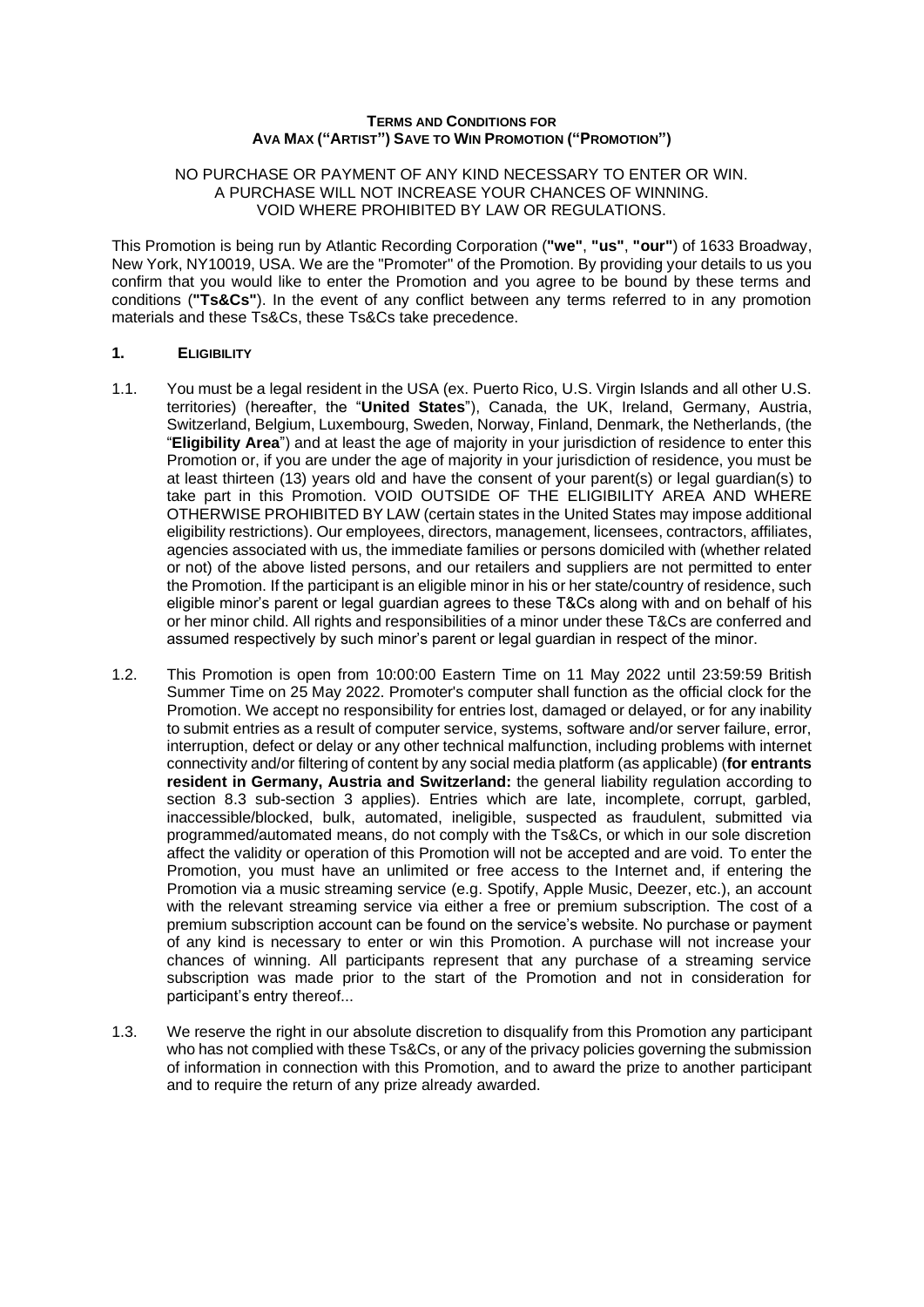# **2. HOW TO ENTER**

2.1. The Promotion will be promoted on the following URL address: https://avamax.com/mytpsweeps (the "Website") and on our, related third party and/or artist's social media accounts and/or mailing lists including Facebook, Twitter, and Instagram. To enter the Promotion, participants must connect to their preferred streaming service and pre-save or pre-add Artist's new single ''Maybe You're the Problem'' (''MYTP'') and (as applicable) save or follow Artist via the Website. We only allow one entry per person and per email address. Joint/group/team entries are prohibited. Please see the Website for further details. **For participants resident in the United States:** Participants will be automatically subscribed to the Artist's mailing list when entering via the Website. **For participants not resident in the United States:** Participants will have the option to subscribe to the Artist's label's and/or Topsify's mailing list when completing the official entry form via the Website.

All participants are also required to tick a checkbox confirming acceptance of these Ts&Cs to administer the Promotion. Please see the Privacy Policy on the Website for information on how WMG uses your personal information.

2.2. Promoter reserves the right in its sole discretion to disqualify all entries should it determine for justifiable reasons that a person has engaged in repeated, egregious, or blatant violations of the entry limit. Promoter may acknowledge receipt of entries; but, in such case, acknowledgment does not constitute any representation as to eligibility for the Promotion.

## **3. PRIZE**

- 3.1. One (1) participant whose entry is selected at random (the "winner") will receive one (1) Artist waist chain (Estimated Value: \$100). If the actual prize value is less than the estimated value stated above, winners will not receive any remuneration to cover the difference. Five (5) Runners Up whose entries are selected at random will each receive one (1) *MYTP* temporary tattoo (Estimated value: \$20). If the actual prize value is less than the estimated value stated above, winners will not receive any remuneration to cover the difference. The Winner and the Runners Up are collective referred to throughout these Terms and Conditions as the Winner/s.
- 3.2. The winners aresolely responsible for paying all associated costs that are not specifically stated in these Ts&Cs. The winner will also be responsible for all applicable personal documentation (such as valid ID card and/or passport) and taxes, if any, relating to and/or payable in respect of the prize(s). We will not be responsible for providing any alternative prize(s).
- 3.3. **For entrants not resident in Germany, Switzerland, or Austria:** The prize(s) is/are nontransferable, and no cash alternatives will be available. However, we reserve the right to substitute a prize (or prizes) of equal or greater value at any time if we withdraw the prize(s) (in whole or in part) for any reason or it becomes unavailable (in whole or in part). The prize(s) is/are subject to availability and other restrictions. **For winner's resident in the United States:**  All winners in the United States shall sign any required releases or consents required by Promoter and submit to our standard clearance process for the United States, in our sole discretion, including, without limitation, a background check and liability check.

**For entrant's resident in Germany, Switzerland or Austria:** The prize(s) is/are nontransferable and no cash alternatives will be available for any prize. However, we reserve the right to substitute a prize (or prizes) of equal or greater value at any time if it becomes unavailable (in whole or in part for unexpected reasons).

### **4. WINNER SELECTION AND NOTIFICATION**

4.1. The winners will be selected at random on or about 26 May 2022 and will be the first name drawn at random from all valid entries received. The odds of winning depend upon the total number of eligible entries received for the random prize draw. Without limiting the foregoing and only if applicable, a potential winner who is considered an eligible minor in his or her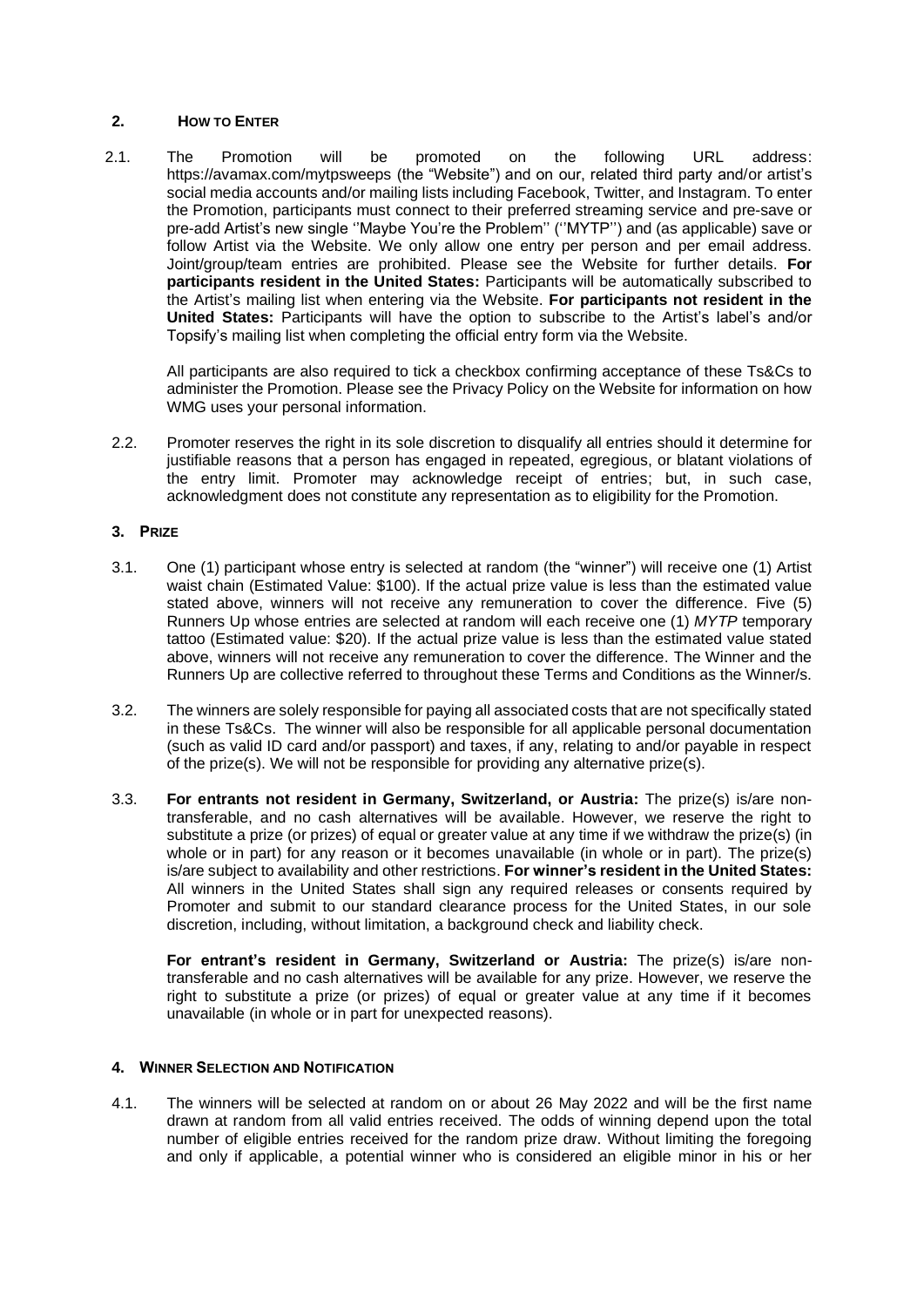state/country of residence will be required to have his or her parent or legal guardian affirm in writing such winner's acknowledgement and agreement to the Ts&Cs.

**For entrant's resident in Canada:** Residents of Canada must also correctly answer, unaided, a time-limited mathematical skill-testing question before being declared a winner.

- 4.2. We will attempt to notify winners by no later than the 30 May 2022 using the contact details submitted on entry. If you are confirmed as a winner and your contact details have changed since your entry, we reserve the right to disqualify your entry and select an alternative winner.
- 4.3. If any of the following circumstances apply, a winners will be deemed to have forfeited the prize (but this shall not represent the sole remedy available to us) and an alternative winner may be selected from the remaining eligible participants using the process set out above:
	- 4.3.1. if the winners have not claimed their prize by the date specified in the winner notification;
	- 4.3.2. the prize (or any correspondence relating thereto, e.g. a notification from us confirming a winning entry) is returned as non-deliverable;
	- 4.3.3. the relevant winners do not provide requested evidence of identity, age, residency, or being the authorised holder of the email account from which the entry was submitted to our satisfaction within 48 hours of such request being made;
	- 4.3.4. the prize is attendance at, or tickets to, an event and the relevant winner is not available to travel and/or attend at the relevant date or time; or
	- 4.3.5. we determine non-compliance with any of these Ts&Cs for justifiable reasons.
- 4.4. The winners' names will be published on the Website for a period of one month from the date the winners are notified. We will not notify unsuccessful entrants. Winners are entitled to object to the publication of their name in such way and can do so at any time either by informing us when notified or by emailing us at [privacypolicy@wmg.com.](mailto:privacypolicy@wmg.com)

## **5. PUBLICITY**

By entering this Promotion, each participant, if selected as a winner, expressly agrees and consents to the publication of their name and country/territory of residence to demonstrate the legitimacy and transparency of the Promotion. **For participants resident in the UK or the EEA:** you can object to the publication of your name for example by emailing us at [privacypolicy@wmg.com.](mailto:privacypolicy@wmg.com) The winners may also be required to take part in our promotional publicity and sign a release form in respect of such publicity. By entering into this Promotion, you agree to provide and that we (or any third party we may choose) may use your entry, details of your name, likeness, voice, performance (if applicable) and county/country/territory of residence and/or other indicia of your persona in any kind of medias (including without limitation Internet especially on all promoters' related websites, TV, radio, press, display, theatre, etc.) and in any kind of materials (including without limitation printed materials, posters, press advertisements, online materials as for instance web-banners and emails, audio-visual commercials, etc.), worldwide for advertising and promotional purposes in connection with the Promotion without additional authorisation, notice or compensation unless prohibited by law.

# **6. DATA PROTECTION**

6.1. **For participants not resident in Germany, Switzerland or Austria:** By submitting an entry, participants agree that we, our affiliates, service providers and/or agents may process the personal information submitted by you as part of the entry process (including contact details) for the purposes of operating the Promotion, administering prizes and otherwise in accordance with our Privacy Policy, available at [www.wminewmedia.com/privacy.](http://www.wminewmedia.com/privacy) Delivering personal data is voluntary but it is essential in order to take part in the Promotion. Participants have the right to access the data delivered at any time as well as the right to demand their rectification, erasure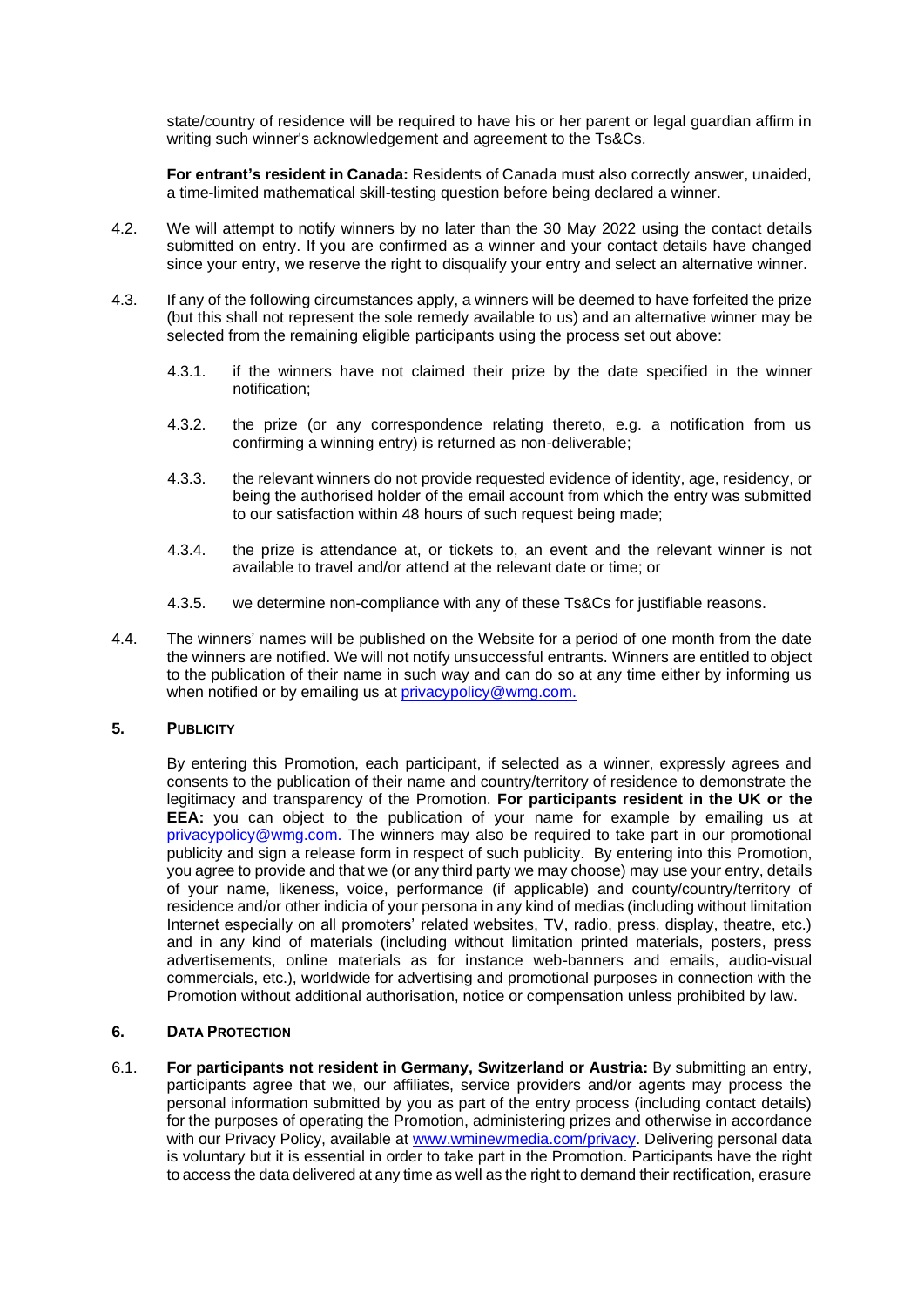or restriction and all other rights according to the GDPR and other applicable local data protection laws, for example by emailing us at [privacypolicy@wmg.com.](mailto:privacypolicy@wmg.com)

**For participants resident in Germany, Switzerland or Austria:** Participants' personal data will be processed by us and/or the third parties acting on our behalf, in connection with operating the Promotion (including administering prizes) according to our Privacy Policy, available at [www.wminewmedia.com/privacy.](http://www.wminewmedia.com/privacy) Delivering personal data is voluntary but it is essential in order to take part in the Promotion. Participants have the right to access the data delivered at any time as well as the right to demand their rectification, erasure or restriction and all other rights according to the GDPR and other applicable local data protection laws, for example by emailing us at **privacypolicy@wmg.com**.

### **7. GENERAL**

7.1. Subject to, where applicable, the approval of those authorities that have issued permits for the conduct of this Promotion, we may in our absolute discretion modify, amend, cancel or suspend these Ts&Cs, the Promotion and/or the prize(s) at any time if we deem it necessary, due to technical reasons or to ensure compliance with applicable laws, regulations and guidance, or if circumstances arise beyond our control. No liability shall attach to us as a result thereof. If any winner from the United States is considered a minor in his or her state of residence, the prize(s) will be awarded on the winner's behalf to the winner's parent or legal guardian, who may be required to execute any releases and other documentation required by Promoter (including without limitation the affidavit of eligibility and the liability/publicity release).

**For participants resident in Germany, Switzerland, or Austria:** In the case of cancelation of the Promotion, we will, at our discretion, select the winner(s) from eligible entries received prior to the event that required such cancelation.

- 7.2. Subject to applicable laws, we reserve the right to disqualify a participant and/or winner in our absolute discretion. In addition, acts of tampering with the Promotion (including the URL) will result in disqualification; but disqualification shall not represent the sole remedy available to Promoter.
- 7.3. **For participants not resident in Germany, Switzerland, or Austria:** Except to the extent that they may not be excluded by law, no representations, warranties, terms or conditions that are not expressly stated in these Ts&Cs apply to this Promotion. We shall have no liability for any injuries, loss or damage of any kind arising from or in connection with participation in this Promotion (including any damage to the participant's or any other person's computer relating to or resulting from participation in, or downloading of any materials or software in connection with, this Promotion) or acceptance, use, misuse or non-use of any prize(s) (including activity or travel related thereto) except for liability for death, personal injury, fraud and damage or loss caused by negligence, which is not excluded.

**For participants resident in Germany, Switzerland, or Austria:** We shall be fully liable for intent and gross negligence as well as for damages caused by injury to life, body or health.

- (a) In an event of slight negligence, we shall be liable only for breaches of a material contractual obligation (cardinal duty). A "cardinal duty" in the meaning of this provision is an obligation whose fulfilment makes the implementation of this contract possible in the first place and on the fulfilment of which the contractual partner may therefore generally rely.
- (b) In a case according to Clause (a), we shall not be liable for any lack of commercial success, lost profits, and indirect damages.
- (c) Liability in accordance with the above Clauses (a) and (b) shall be limited to the typical, foreseeable damages.
- (d) The limitation of liability shall apply mutatis mutandis to the benefit of our employees, agents and vicarious agents.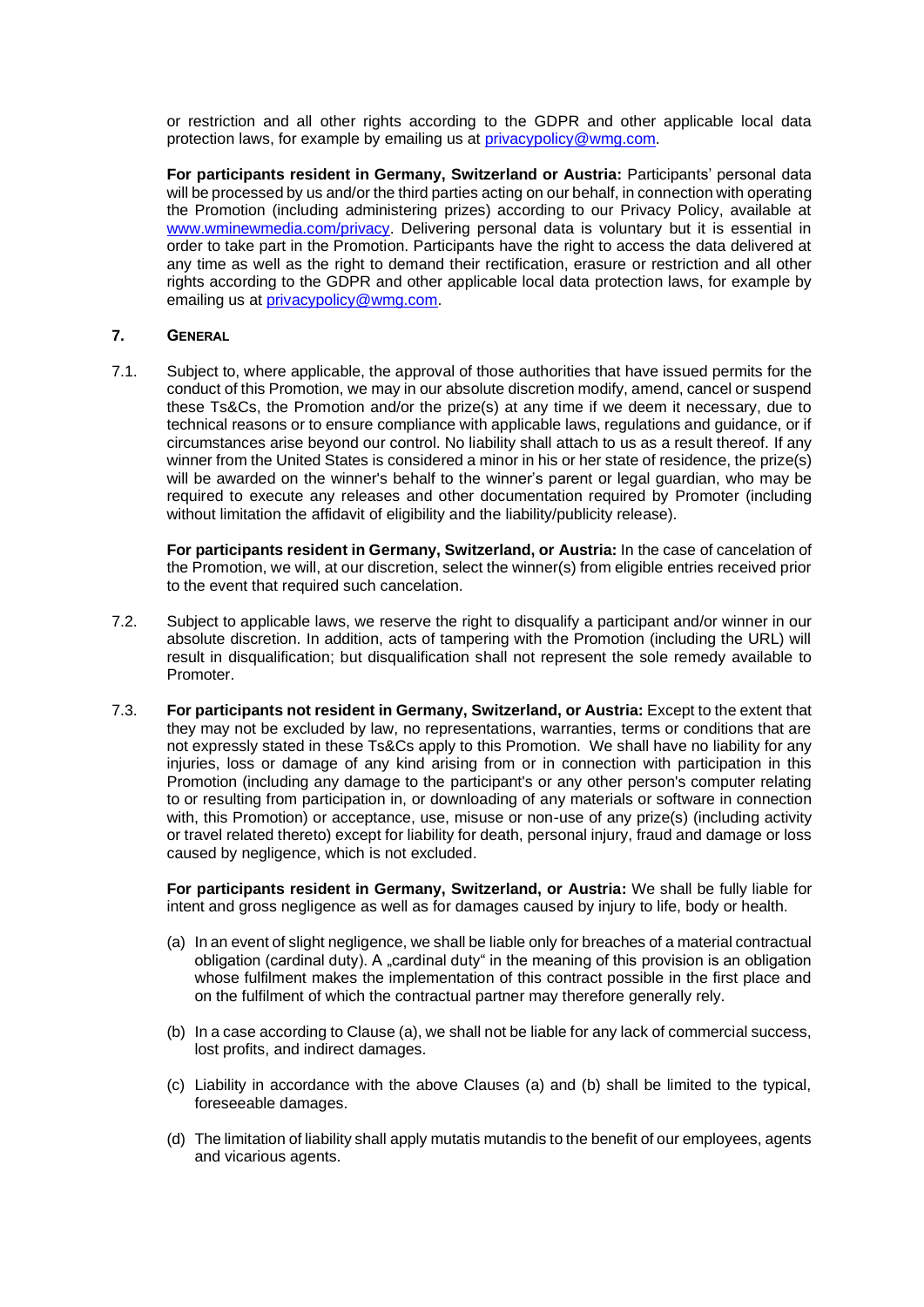Any potential liability on our part for any warranties and for claims based on the German Product Liability Act shall not be affected.

**For entrant's resident in Australia:** Notwithstanding the above, to the fullest extent permitted by law, Warner Music Australia Pty Limited and its affiliates, associated agencies and companies (together called '**Warner**') will not be liable or responsible for any loss (including direct, indirect and consequential loss), costs (including legal costs), damage or injury to property or person that is suffered or incurred as a result of or in connection with:

- (a) the Promotion including participating in any prize;
- (b) any late, lost or misdirected entries or failure to receive any entry in the Promotion;
- (c) any prizes damaged or lost in transit;
- (d) any travel won in or in connection with the Promotion;
- (e) any problem, failure, delay, unavailability or inaccessibility with, of or to any communications network, service or transmission (including telephone, Internet or website);
- (f) any cancellation, modification or suspension of the Promotion in accordance with Ts&Cs;
- (g) any unauthorised human intervention in any part of the Promotion (including but not limited to theft, destruction, alteration or unauthorized access of or to any entries);
- (h) any electronic or human error which may occur in the proper administration of the Promotion;
- (i) any act or omission, deliberate or negligent, by Warner, or its servants or agents, in connection with the arrangement for supply, or the supply, of any goods or services by any person to a prize winner and, where applicable, to any persons accompanying a prize winner;
- (j) any circumstances outside Warner's reasonable control.

This clause does not operate to limit the rights or obligations of the parties imposed by the operation of the Australian Consumer Law (being Schedule 2 of the *Competition and Consumer Act 2010* (Cth)) (**ACL**) to the extent that they may not be limited or excluded, in which case the terms of the ACL shall apply.

### 7.4. **Release.**

**For participants resident in the United States:** UNLESS OTHERWISE PROHIBITED BY LAW, BY ENTERING, PARTICIPANT AGREES TO (I) RELEASE AND HOLD PROMOTER, ITS RESPECTIVE AFFILIATES AND THE ARTISTS (COLLECTIVELY, THE "RELEASEES") FROM AND AGAINST ANY AND ALL CLAIMS, DEMANDS, ACTIONS, LOSSES, COSTS, DAMAGES, LIABILITIES, JUDGMENTS, SETTLEMENTS AND EXPENSES (INCLUDING WITHOUT LIMITATION REASONABLE ATTORNEYS' FEES) ("LOSSES") OF ANY KIND ARISING IN WHOLE OR IN PART, DIRECTLY OR INDIRECTLY, FROM ACCEPTANCE, POSSESSION, USE, OR MISUSE OF ANY PRIZE AWARDED IN CONNECTION WITH THE PROMOTION, INCLUDING WITHOUT LIMITATION PERSONAL INJURY, DEATH, AND/OR PROPERTY DAMAGE, AS WELL AS CLAIMS BASED ON PUBLICITY RIGHTS, DEFAMATION, AND/OR INVASION OF PRIVACY.

7.5. In the event that any event or action outside our control prevents or significantly hinders our ability to proceed with the Promotion on the dates and in the manner described in these terms and conditions (including but not limited to vandalism, power failures, tempests, natural disasters, acts of God, civil unrest, strike, war and act of terrorism), we may for justifiable reasons cancel the Promotion and recommence it from the start at another time on the same conditions. If the Promotion is regulated by any applicable government body, the cancellation or recommencement of the Promotion will be subject to any requirements imposed by such body.